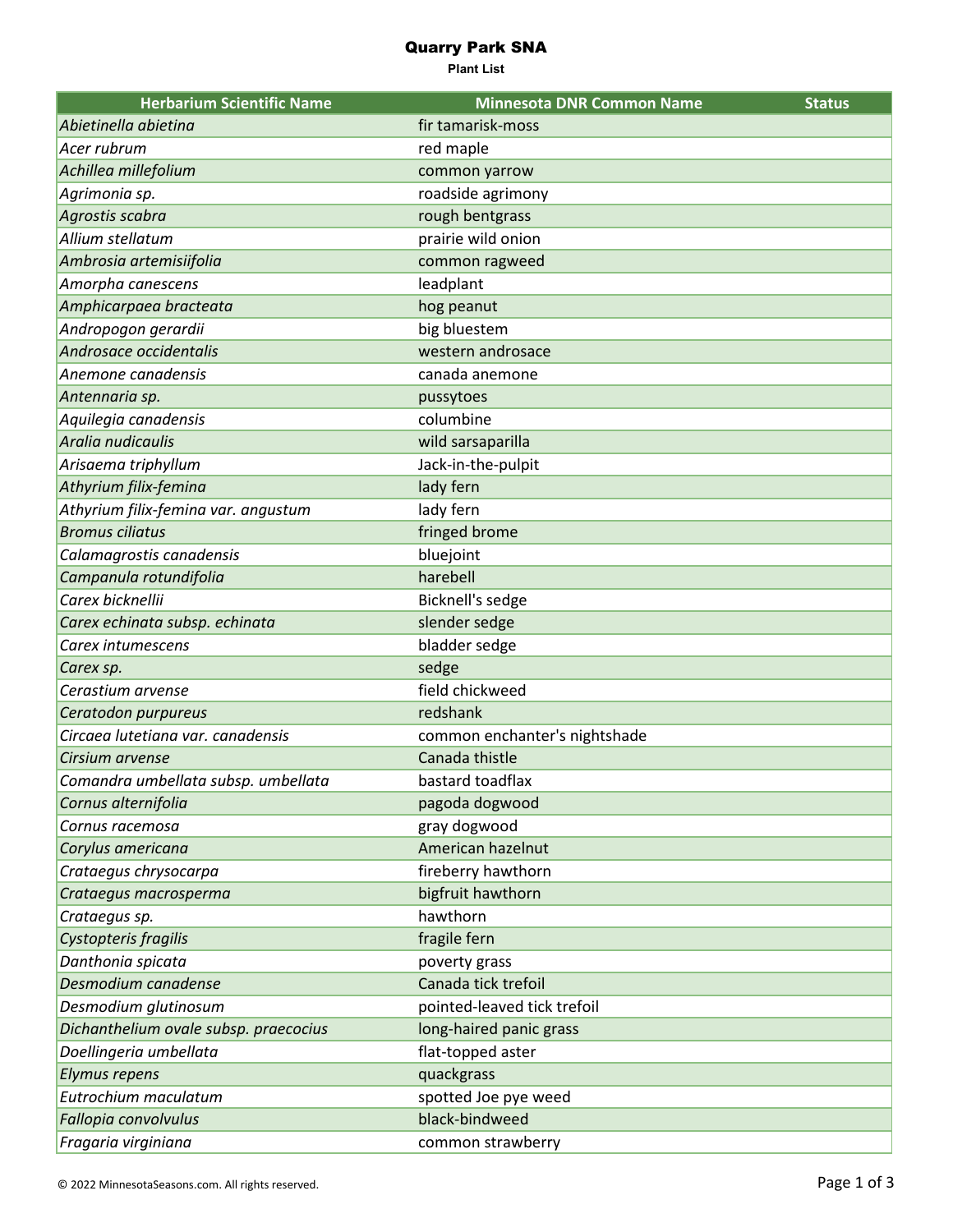## Quarry Park SNA

**Plant List**

| <b>Herbarium Scientific Name</b>       | <b>Minnesota DNR Common Name</b> | <b>Status</b> |
|----------------------------------------|----------------------------------|---------------|
| Fraxinus pennsylvanica                 | green ash                        |               |
| Galium boreale                         | northern bedstraw                |               |
| Galium concinnum                       | shining bedstraw                 |               |
| Gentiana andrewsii                     | bottle gentian                   |               |
| Geranium maculatum                     | wild geranium                    |               |
| Geum triflorum                         | prairie smoke                    |               |
| Grimmia laevigata                      | smooth-capsuled dry rock moss    |               |
| Hedeoma hispida                        | mock pennyroyal                  |               |
| Hedwigia ciliata                       | Hedwig's fringeleaf moss         |               |
| Hedyotis longifolia                    | bluets                           |               |
| Iris versicolor                        | northern blue flag               |               |
| Juncus dudleyi                         | Dudley's rush                    |               |
| Koeleria macrantha                     | junegrass                        |               |
| Lespedeza capitata                     | round-headed bush clover         |               |
| Luzula multiflora subsp. multiflora    | many-flowered woodrush           |               |
| Maianthemum canadense                  | Canada mayflower                 |               |
| Maianthemum racemosum subsp. racemosum | common false Solomon's seal      |               |
| Mitella diphylla                       | two-leaved miterwort             |               |
| Opuntia fragilis                       | brittle prickly pear             |               |
| Osmorhiza claytonii                    | Clayton's sweet cicely           |               |
| Parthenocissus vitacea                 | woodbine                         |               |
| Phemeranthus parviflorus               | small-flowered fameflower        |               |
| Phleum pratense                        | timothy                          |               |
| Poa compressa                          | Canada bluegrass                 |               |
| Poa pratensis                          | Kentucky bluegrass               |               |
| Polygala sanguinea                     | blood milkwort                   |               |
| Polygonum tenue                        | slender knotweed                 |               |
| Polytrichum piliferum                  | bristly haircap moss             |               |
| Populus deltoides subsp. monilifera    | cottonwood                       |               |
| Populus tremuloides                    | quaking aspen                    |               |
| Potentilla simplex                     | oldfield cinquefoil              |               |
| Prunus serotina                        | black cherry                     |               |
| Prunus virginiana                      | chokecherry                      |               |
| Pteridium aquilinum var. latiusculum   | bracken                          |               |
| Pycnanthemum virginianum               | Virginia mountain mint           |               |
| Pyrola elliptica                       | elliptic shinleaf                |               |
| Quercus ellipsoidalis                  | northern pin oak                 |               |
| Quercus macrocarpa                     | bur oak                          |               |
| Quercus rubra                          | northern red oak                 |               |
| Rhamnus cathartica                     | common buckthorn                 |               |
| Rhus glabra                            | smooth sumac                     |               |
| Rosa blanda                            | smooth wild rose                 |               |
| Rubus allegheniensis                   | Allegheny blackberry             |               |
| Rubus frondosus                        | tall blackberry                  |               |
| Rubus idaeus                           | red raspberry                    |               |
| Rubus recurvans                        | recurved blackberry              |               |